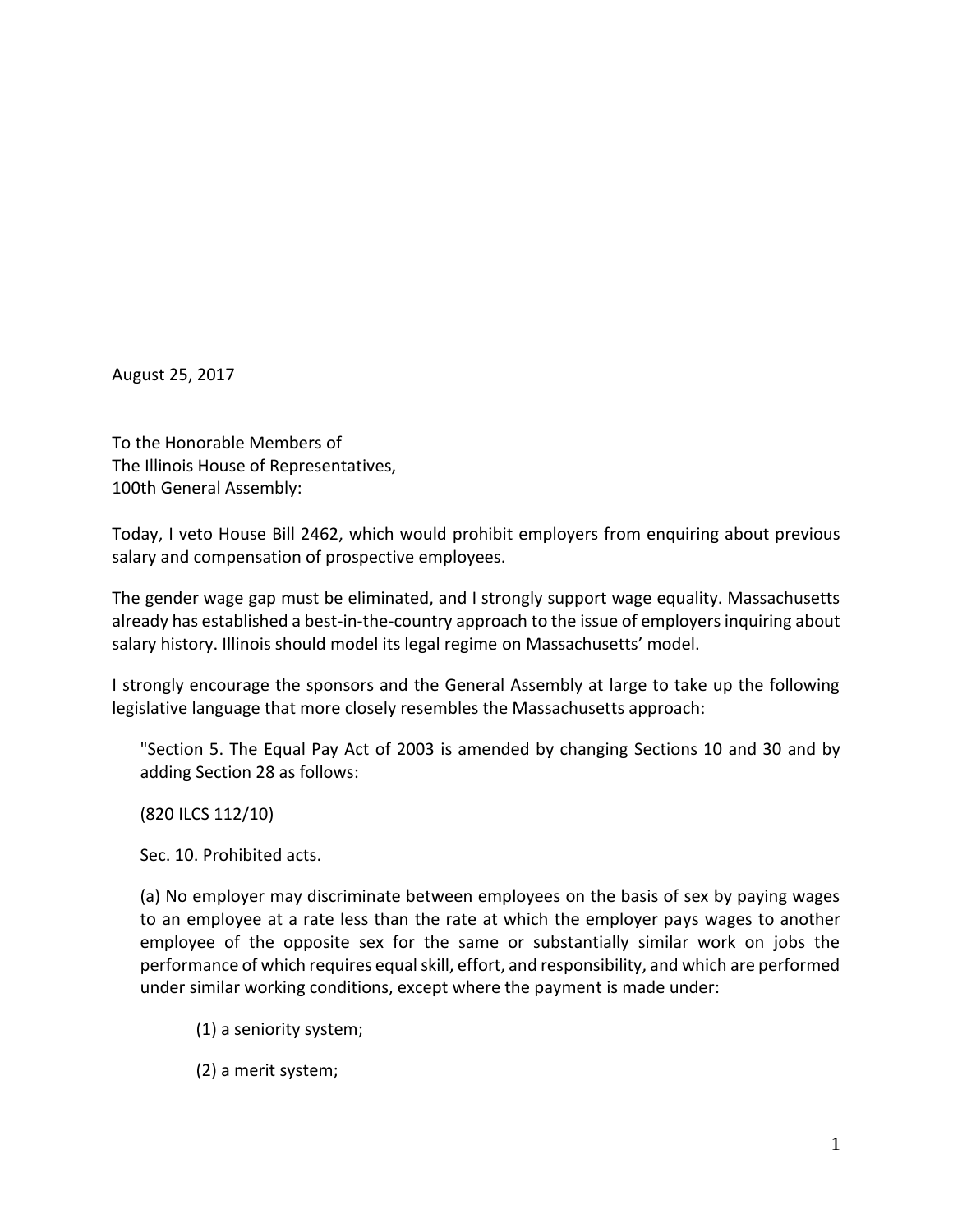(3) a system that measures earnings by quantity or quality of production; or

(4) a differential based on any other factor other than: (i) sex or (ii) a factor that would constitute unlawful discrimination under the Illinois Human Rights Act.

An employer who is paying wages in violation of this Act may not, to comply with this Act, reduce the wages of any other employee.

Nothing in this Act may be construed to require an employer to pay, to any employee at a workplace in a particular county, wages that are equal to the wages paid by that employer at a workplace in another county to employees in jobs the performance of which requires equal skill, effort, and responsibility, and which are performed under similar working conditions.

(b) It is unlawful for any employer to interfere with, restrain, or deny the exercise of or the attempt to exercise any right provided under this Act. It is unlawful for any employer to discharge or in any other manner discriminate against any individual for inquiring about, disclosing, comparing, or otherwise discussing the employee's wages or the wages of any other employee, or aiding or encouraging any person to exercise his or her rights under this Act. It is unlawful for an employer to require an employee to sign a contract or waiver that would prohibit the employee from disclosing or discussing the employee's wage salary, or other compensation. However, an employer may prohibit a human resources employee, a supervisor, or any other employee whose job responsibilities require or allow access to other employees' wage  $\theta$ -salary or other compensation information from disclosing such information without prior written consent from the employee whose information is sought or requested.

(b-5) It is unlawful for an employer to seek the wage, salary, or other compensation history of a prospective employee from the prospective employee or a current or former employer or to require that a prospective employee's wage, salary, or other compensation history meet certain criteria. This subsection does not apply if:

(1) the prospective employee's wage, salary or other compensation history is a matter of public record;

(2) the prospective employee is a current employee of the employer and is applying for a position with the same employer; or

(3) a prospective employee has voluntarily disclosed such information.

An employer may seek or confirm a prospective employee's wage, salary, or other compensation history after an offer of employment, with wage, salary, or other compensation, has been negotiated and made to the prospective employee.

(c) It is unlawful for any person to discharge or in any other manner discriminate against any individual because the individual: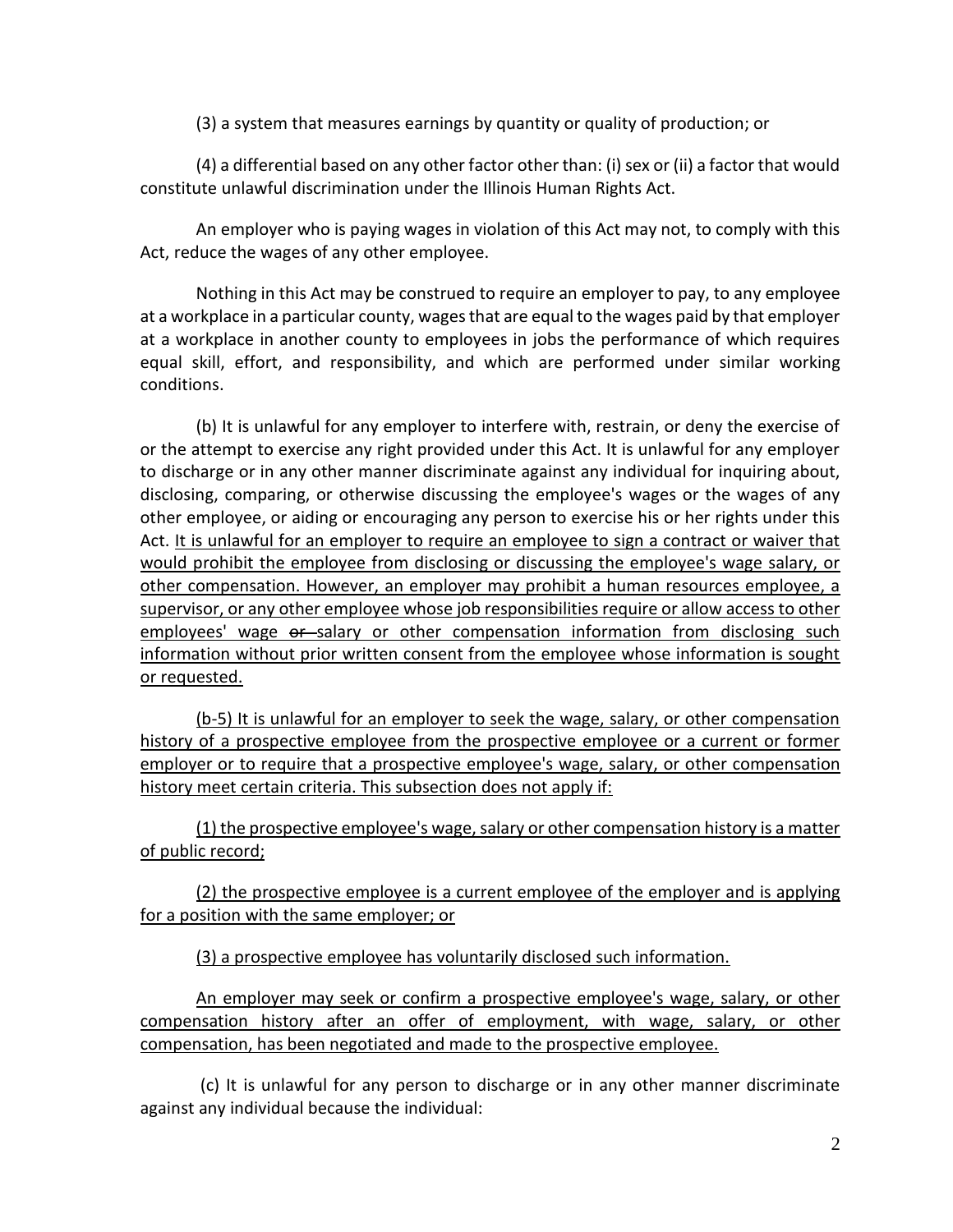(1) has filed any charge or has instituted or caused to be instituted any proceeding under or related to this Act;

(2) has given, or is about to give, any information in connection with any inquiry or proceeding relating to any right provided under this Act; or

(3) has testified, or is about to testify, in any inquiry or proceeding relating to any right provided under this Act; or .

(4) fails to comply with any wage history inquiry.

(820 ILCS 112/28 new)

Sec. 28. Self-evaluation.

(a) An employer against whom an action is brought alleging a violation of subsection (a) of Section 10 and who, within the previous 3 years and prior to the commencement of the action, has completed a self-evaluation of the employer's pay practices and can demonstrate that progress has been made towards eliminating wage differentials based on gender for the same or substantially similar work on jobs the performance of which requires equal skill, effort, and responsibility, and which are performed under similar working conditions, in accordance with that evaluation, shall have an affirmative defense to liability under subsection (a) of Section 10. For purposes of this subsection, an employer's self-evaluation may be of the employer's own design, so long as it is, in light of the size of the employer reasonable in detail and scope.

A self-evaluation plan may include but is not limited to the following components:

1) An evaluation of the employer's compensation system for internal equity;

2) An evaluation of the employer's compensation system for industry competitiveness;

3) Examination of the employers' compensation system and comparison of job grades or scores;

4) A review of data for personnel entering the employer;

5) An assessment of how raises are awarded; or

6) An evaluation of employee training, development and promotion opportunities.

(b) An employer who has completed a self-evaluation within the previous 3 years and prior to the commencement of the action and can demonstrate that progress has been made towards eliminating wage differentials based on gender for the same or substantially similar work on jobs the performance of which requires equal skill, effort, and responsibility, and